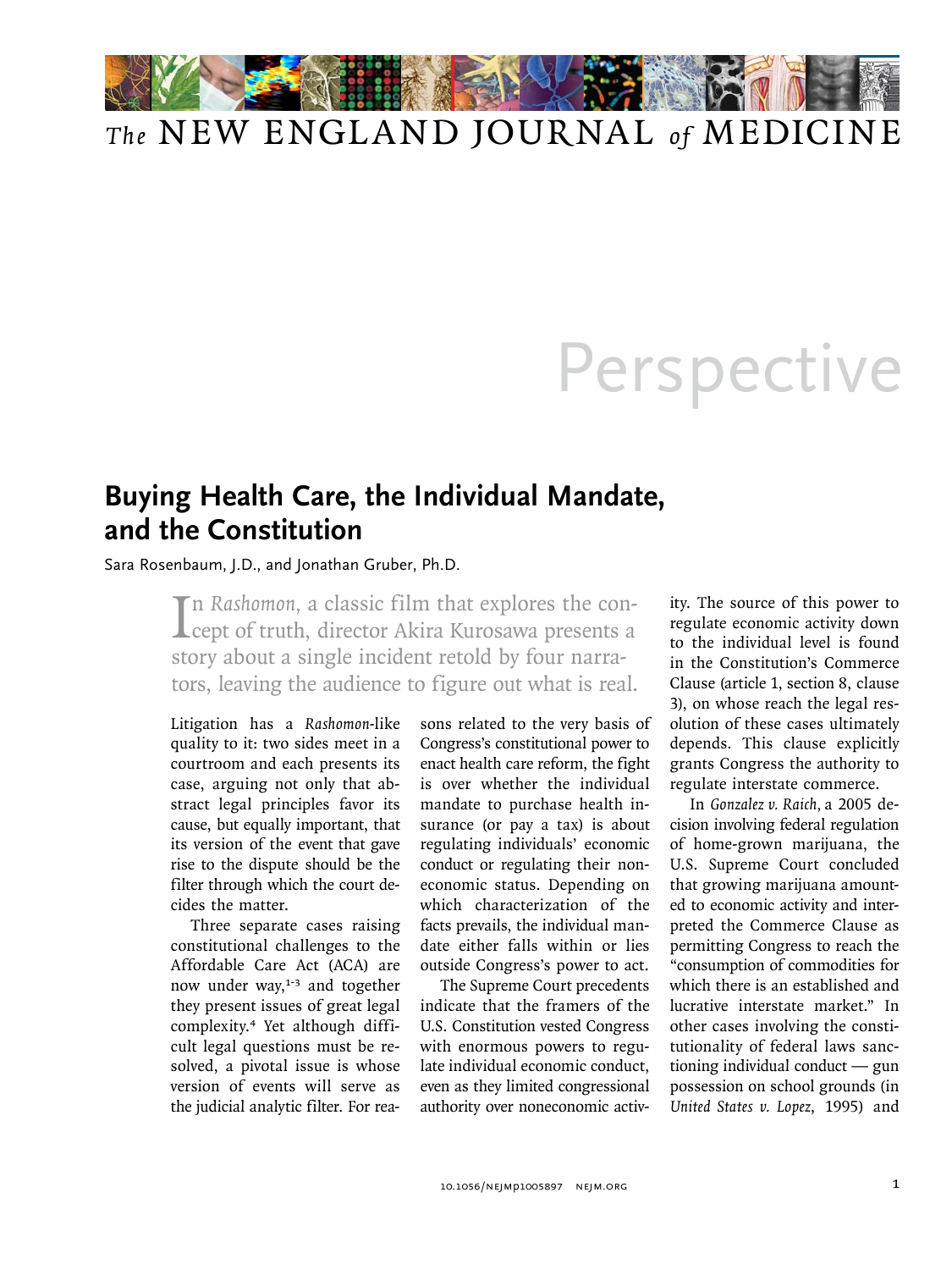domestic violence (in *United States v. Morrison*, 2000) — the Court concluded that the specified activities did not amount to economic conduct within the definition of the Commerce Clause. To be sure, both gun possession and violence against women have economic consequences, but an indirect economic effect is insufficient to warrant congressional regulation. As a result, only states, using their police powers, can directly regulate such activity, which lies beyond the limits of Commerce Clause control.

Thus, the outcome of the battle over the individual mandate turns on whether the courts understand the ACA as a law that regulates economic conduct. Complaints recently filed by the state of Virginia and by multiple state claimants in Florida represent a direct challenge to the proposition that economic conduct is involved. In their complaint, the multistate plaintiffs argue that the law should be viewed as an attempt "to regulate and penalize Americans for choosing not to engage in economic activity." Similarly, in his June 2010 brief, the Virginia attorney general argues that the ACA must be understood as an attempt to compel individuals to undertake economic conduct by forcing them to buy health insurance. In other words, highly cognizant of the distinction drawn in *Raich* between economic and noneconomic conduct, the plaintiffs argue that health care reform is a blatant attempt to force an economic undertaking; they frame the ACA as a law about status (being uninsured) rather than about economic activity.

The U.S. government, on the other hand, frames the law as

precisely about Americans' buying practices in relation to a commodity "for which there is an established and lucrative interstate market." In its briefs in the Florida and Virginia cases, the U.S. Department of Justice argues that the ACA is a quintessential economic regulatory effort because it addresses the when and how of paying for health care (a market commodity that almost all Americans will purchase at some point, either because they plan to or because of an unforeseen event). In its argument, the Justice Department lays out the congressional findings that undergird the ACA, which highlight the economic imperative of health care reform in order to save a health care system that is fundamentally failing the tens of millions of Americans who are either uninsured or faced with purchasing insurance in a dysfunctional insurance market.

From an economics standpoint, the conclusion is clear: the purpose of the ACA is to regulate how Americans buy health care, which is clearly economic conduct. Above all, the ACA's fundamental goal is to stabilize the vast U.S. market for health care services — which accounts for 17.5% of the gross domestic product, according to Congress — along with the health insurance system on which nonelderly Americans rely as a principal means for financing their health care. The law's goal is revealed through extensive legislative findings that are set forth in the ACA. The goal also can be seen in the act's provisions that collectively are aimed at making the insurance market work for millions of Americans who, because of their income, health status, or both,

have been locked out of affordable, accessible, and stable coverage and must therefore try to pay for care at the point of service.

The existing system has broad economic implications for both the insured and the uninsured. Far from being passive and noneconomic, the uninsured consume more than \$50 billion in uncompensated care, the costs of which are passed through health care institutions to insured Americans. Moreover, medical expenses not covered by insurance are one of the leading causes of bankruptcy in the United States, and the costs of resolving those bankruptcies are borne throughout the U.S. economy. In addition, the lack of health insurance leads to poorer health, which can, in turn, reduce workplace productivity. Even the possibility of losing health insurance makes many workers afraid to leave their jobs for more productive positions elsewhere, so the current system reduces the overall productivity of the U.S. labor force.

The changes made by the ACA to stabilize the insurance market are fundamentally economic. The legislation's core is its mandate to end pervasive discriminatory insurance practices while making care affordable. But such change is not possible without an individual mandate. If people who are in better health can opt out of the market and effectively gamble that they can pay for whatever health care they need at the point of service, prices rise for those who are in poorer health, leading to an "adverse selection" spiral that raises insurance prices for all. This is not an idle conjecture. Five states have tried to undertake reforms of the nongroup insurance market like those